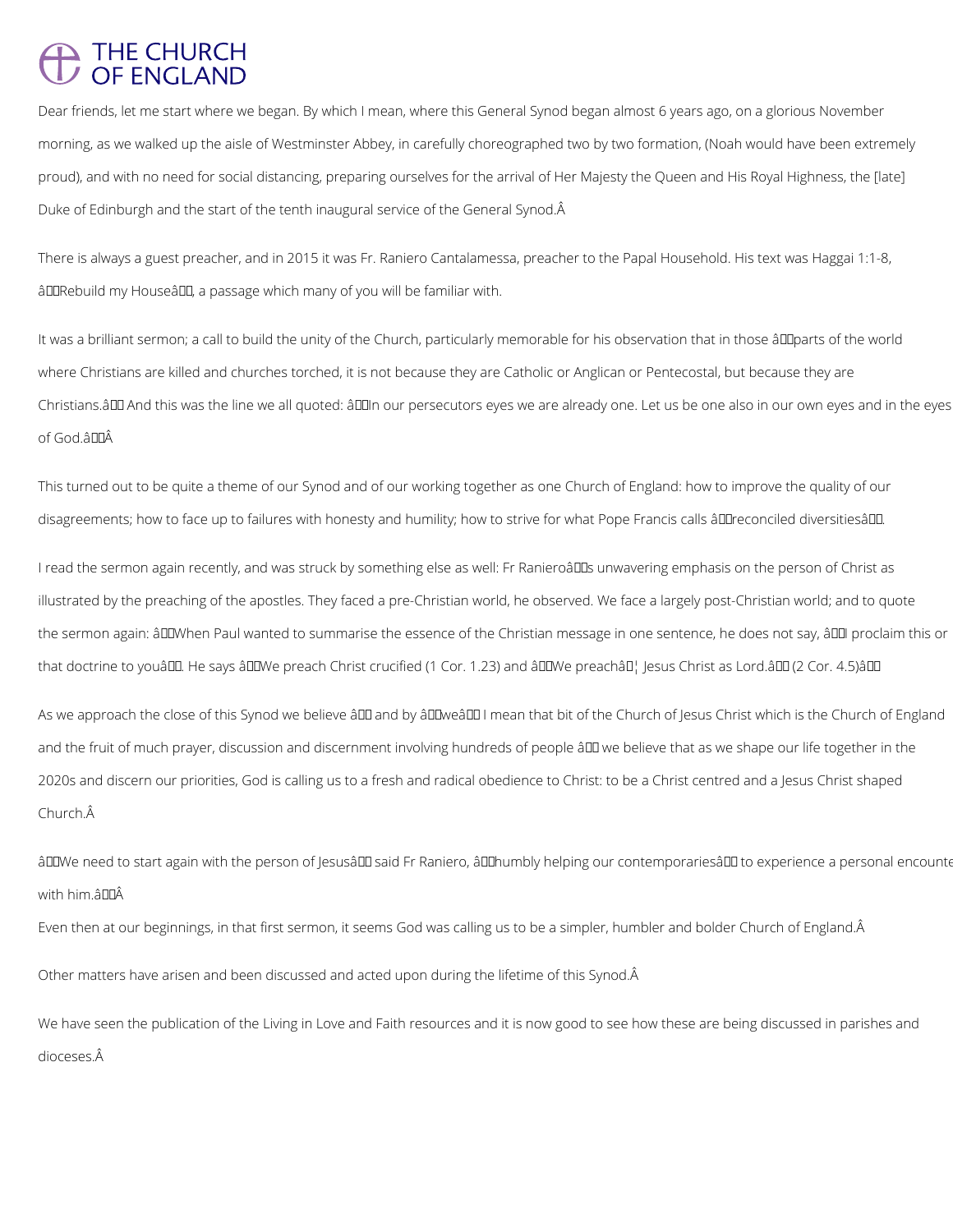We have started to bring in important new legislation following IICSA.A

We have been doggedly trying to simplify legislation. (Later in this Synod we will thank that giant of synodical process, Peter Broadbent for his leadership in this and many other areas of our core business).

In the midst of the worldâll as environmental crisis, we have expressed our determination that the Church of Jesus Christ should take a lead, and we made a bold and challenging decision to commit ourselves to becoming net zero church by 2030.

Â

The Church Commissioners have led the way with their impressive and game changing policies on green investment and shareholder power. At this Synod we will also thank and pay tribute to Loretta Minghella for her ground breaking leadership. Â In a relatively short space of time the whole public image of the Church Commissioners has shifted from being âll those people who lost billions in the 1990sâ ll to âl llthose people who a using their investment power to change the worldâ DD and, in spite of severe financial challenges, still showing astonishing returns to invest in the ministry of the Church of England.

We have also been the Synod who have lived through the first waves of the Covid pandemic. We have learned how to zoom. This has been hugely testing and I want to acknowledge the disappointment and frustration of some members who are challenging us to go further to make sure that no one is disadvantaged by the way we use or donâult use technology. A

We have had debates and taken action on issues of racial justice, Windrush, the ethics of nuclear weapons, estates evangelism, advertising and gambling, Setting Godâlls People Free, Growing Faith, Cathedrals, Clergy Wellbeing and much more besides. We have prayed together, met in small groups, plotted in tea rooms and, when we were able, sat late in the bar enjoying alternative forms of spiritual refreshment. In York, we even watched a football match together.

And on that subject, and mindful of a date most of us will have in our diaries for Sunday evening, I have turned to scripture for help, where I find, encouragingly, at Ezekiel 40.28 these words: âULHe brought me to the inner court âUL that is to the prize and victory we long for - by the south gate.â This, surely, is the inspiration we are looking for as a nation.

But there have also been many wonderful stories of Christian resourcefulness, creativity and tenacity as in our parishes, chaplaincies, church schools and just about every other expression of church life we have found ways of sustaining the life of worship, built new on line communities of faith, and served our local communities.

As we emerge into the next phase of our learning how to live with Covid, we donâl Lut know how many people will return to worship; we don a Lut will return to worship; we don a Lut will return to worship; we don a

quite what will happen with the new communities we have nurtured online; we donâl L know the full extent of the financial challenge. I know how

difficult this has been in parishes and dioceses where at every level of church life we have had to make difficult decisions. But I want to

encourage you. I think what the Church of England has done in the past 18 months, especially in the local church, is magnificent.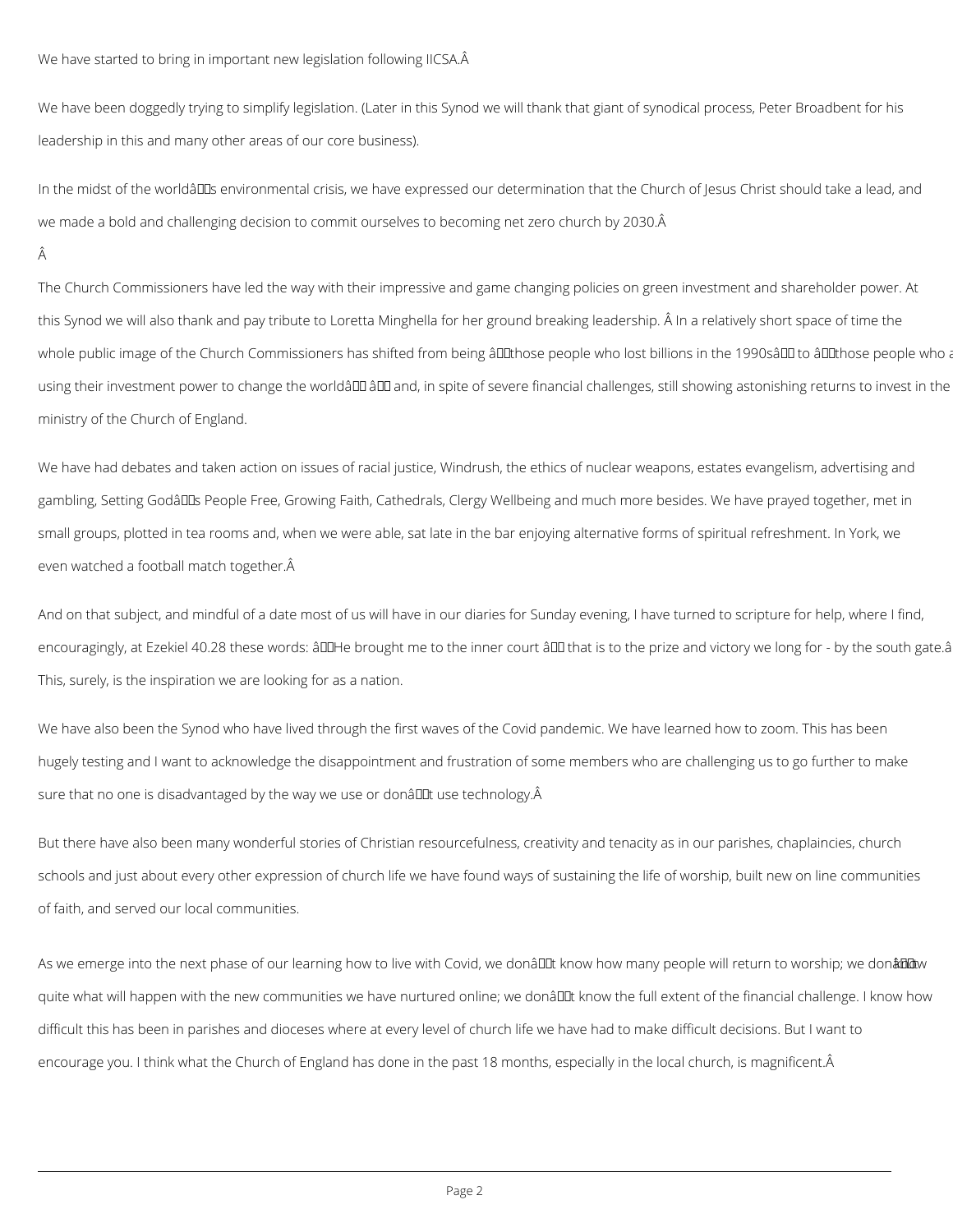Just this week the Bishop of London spoke powerfully about how inspired she was by the way churches have risen to the challenge, finding new ways of gathering to worship God, reach out and serve their neighbours in these difficult times. I too want to thank clergy and lay leaders for their faithfulness and perseverance. I am deeply sorry if anything that has been said from the centre ever caused anyone to doubt this. Â

Apparently, in some quarters it has been suggested that clergy are a limiting factor on church growth. I agree. A shortage of clergy would really limit us. We need more vocations. That is my prayer: priests to serve a priestly people. It is the vision set for us in the Ordinal. It is also at the heart of the vision and strategy we will discuss on Monday; that, centred on Christ, the parish system of the Church of England will be revitalised in such a way that we will all discover the part we have to play in Godâlls mission and find new ways of serving our nation with the gospel. A A

I also want to emphasise again this Synodâll Ds deep gratitude to the NHS and other frontline workers, particularly those working in social care and schools.

And having only just welcomed you to this group of sessions, I now find myself talking about farewells. Iâll m sure Iâll see many of you, hopefully in person, in this chamber come November, but for others who might not get re-elected or for those who have decided now is the time to allow others to have a go, a particular thank you. Our new Synod, will have some big shoes to fill. But of course, the work of the gospel extends beyond Synod and whilst the need to digest all the papers might happily disappear, or the fear of being given a room in Alcuin need never worry you

again, Godâll Is mission continues. Â It is our love and care for this mission which brought us onto Synod. It is this same love and care for the

I believe in the Church of England. As we emerge from Covid, I believe we will find a simpler, humble and bolder way of being the church. I know it wonâl Lut be easy. Harder decisions lay ahead. But I am spurred on by the call of the gospel and hugely encouraged by some of the research that is now emerging showing the impact of the ministry of the Church of England during this pandemic. Do look at that the recently published research from the Centre for the Study of Christianity and Culture at the University of York, entitled Churches, COVID-19 and Communities. It affirms the key importance of church buildings and the Christian ministry which flows from them as sources not just for solace and sanctuary, not just worship, but a whole host of other community uses.

As I conclude, it would be remiss of me not to thank on your behalf the team at Church House and the Corporation who work alongside us to ensure the meetings of the General Synod can take place, whether thatâll in person or virtually. In spite of additional demands, they have remained professional, good humoured and resourceful. We are also indebted to William Nye and his colleagues in the Central Secretariat, the Legal office and all the other teams across the NCIs who staff our committees, offer advice and contribute so crucially to the work of the Church of England.

gospel, for the whole creation, and for every person fearfully and wonderfully made in the image of God that is the great Commission Jesus gives

to the whole Church. It is Jesus we preach and Jesus we follow. It is his love we long to share with others through his Church. Â This is our vision

and our strategy as we go forward. There is no other.